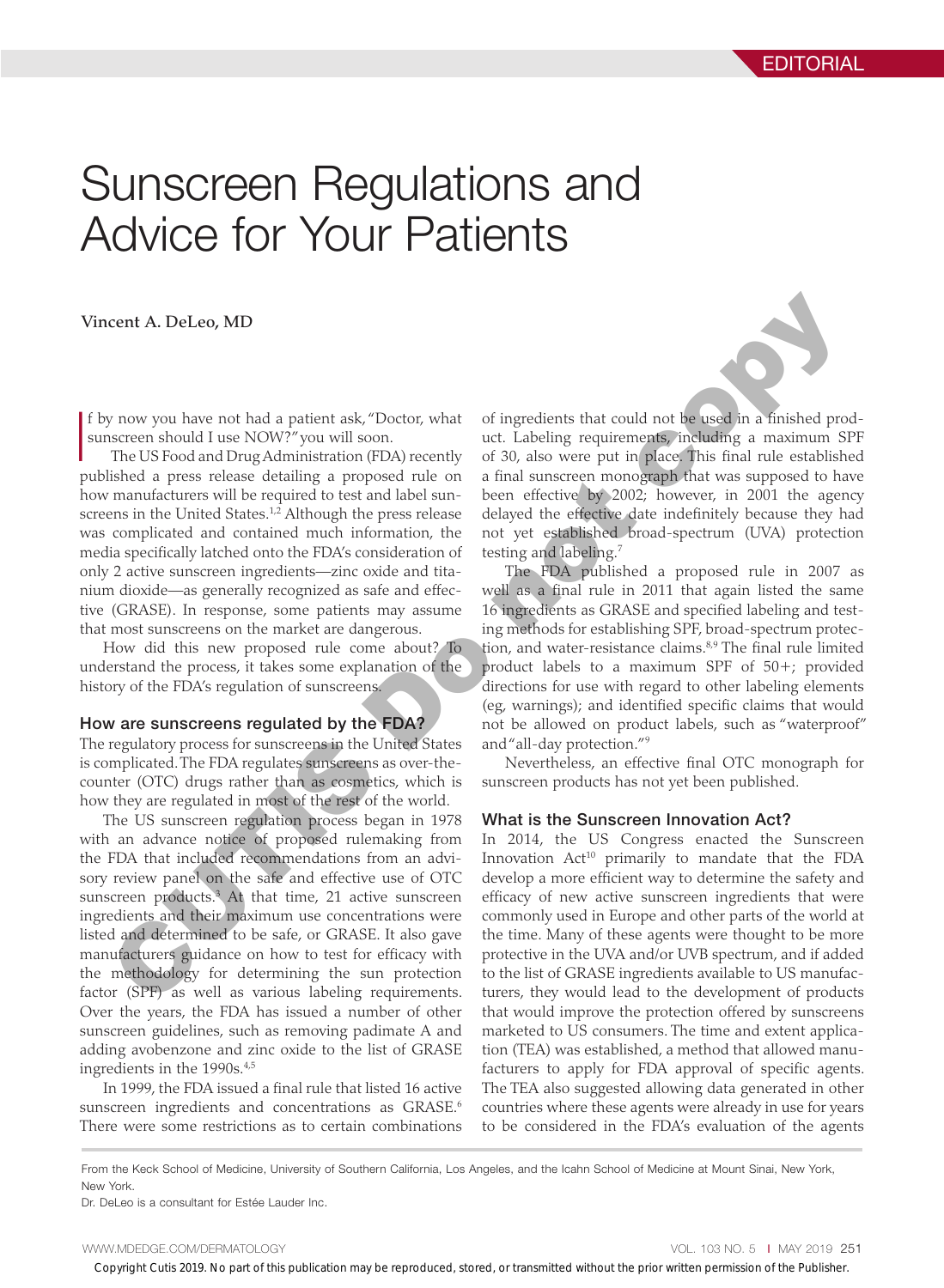as GRASE. In addition, Congress mandated that a final monograph on OTC sunscreens be published by the end of 2019. A number of manufacturers have submitted TEAs for new active sunscreen ingredients, and so far, all have been rejected.

# Why is the FDA interested in more safety data?

Since then, the FDA has become concerned not only with the safety and efficacy of newly proposed agents through the TEA but also with the original 16 active sunscreen ingredients listed as GRASE in the 2011 final rule. In the 1970s and 1980s, sunscreen use was limited to beach vacations or outdoor sporting events, but sun-protective behaviors have changed dramatically since that time, with health care providers now becoming cognizant of the growing threats of skin cancer and melanoma as well as the cosmetic concerns of photoaging, thereby recommending daily sunscreen use to their patients. In addition, the science behind sunscreens with higher concentrations of active ingredients intended to achieve higher and higher SPFs and their respective penetration of the skin has evolved, leading to new concerns about systemic toxicity. Early limited research frequently touted by the lay media has suggested that some of these agents might lead to hormonal changes, reproductive toxicity, and carcinogenicity. TDA but also with the original 18 cachies amoscorum<br>
That The TSTL coputation procedure from the secondary and the secondary of the secondary are stated as CRASE in the 2011 final mlc. In  $^{-1}$ There are new labeling charg

In November 2016, the FDA issued a guidance for manufacturers that outlined the safety data that would be required to establish an OTC sunscreen active ingredient as GRASE.<sup>11</sup> It also provided detailed information about both clinical and nonclinical safety testing, including human irritation and sensitization studies as well as human photosafety studies. In vitro dermal and systemic carcinogenicity studies and animal developmental and reproductive toxicity studies also were required as well studies regarding safety in children.

Many of these recommendations were already being utilized by manufacturers; however, one important change was the requirement for human absorption studies by a maximal usage trial, which more accurately addresses the absorption of sunscreen agents according to actual use. Such studies will be required at the highest allowable concentration of an agent in multiple vehicles and over large body surface areas for considerable exposure times.

This guidance to sunscreen manufacturers was announced to the public in a press release in May 2018.12

## What are the new regulations?

All of this has culminated in the recent proposed rule, which includes several important proposals<sup>2</sup>:

• Of the 16 currently marketed active sunscreen ingredients, only 2—zinc oxide and titanium dioxide are considered GRASE. Two ingredients—trolamine salicylate and para-aminobenzoic acid—are considered non-GRASE, but there is not enough information at this time to determine if the remaining 12 ingredients are GRASE. The FDA is working with manufacturers to obtain sufficient information to make this determination.

- Approved dosage formulations include sprays, oils, lotions, creams, gels, butters, pastes, ointments, and sticks. Further information is needed regarding powders before they can be considered.
- The maximum SPF will be increased from 50+ to 60+.
- Sunscreens with an SPF of 15 or higher are required to provide broad-spectrum protection commensurate with the SPF, expanding on critical wavelength testing.
- There are new labeling changes, including a requirement that active ingredients be listed on the front of the packaging.
- Sunscreen products that contain insect repellents are considered non-GRASE.

## What's next?

The process for the proposed final rule has now entered a 90-day public comment period that will end on May 27, 2019; however, it is unlikely that a final monograph as mandated by Congress will be produced by the end of this year.

Sunscreen manufacturers currently are coordinating a response to the proposed rule through the Personal Care Products Council and the Consumer Healthcare Products Association Sunscreen Task Force. It is likely that the new required testing will be costly, with estimates exceeding tens or even hundreds of millions of dollars. In all likelihood, the number of active ingredients that the industry will agree to support with costly testing will be fewer than the 12 that are now on the list. It also is likely that this process will lead to fewer sunscreen products for consumers to choose from and almost certainly at a higher cost.

## What do we tell patients in the meantime?

According to the FDA's rules, it was necessary that this process was made public, but it will almost certainly concern our patients as to the safety of the sunscreen products they have been using. We should be concerned that some of our patients may limit their use of sunscreens because of safety concerns.

There is no question that, as physicians, we want to "first, do no harm," so we should all be interested in assuring our patients that our sunscreen recommendations are safe and we support the FDA proposal for additional data. The good news is that when this process is completed, a large number of agents will likely be found to be GRASE. When the FDA finally gives its *imprimatur* to sunscreens, it will hopefully help to silence those naysayers who report that sunscreens are dangerous for consumers; however, it has been suggested by some in industry that the new testing required may take at least 5 years.

What should dermatologists do when we are asked, "What sunscreen should I use NOW?" For most patients, I would explain the regulatory process and assure them that the risk-benefit ratio at this point suggests they should continue using the same sunscreens that they are